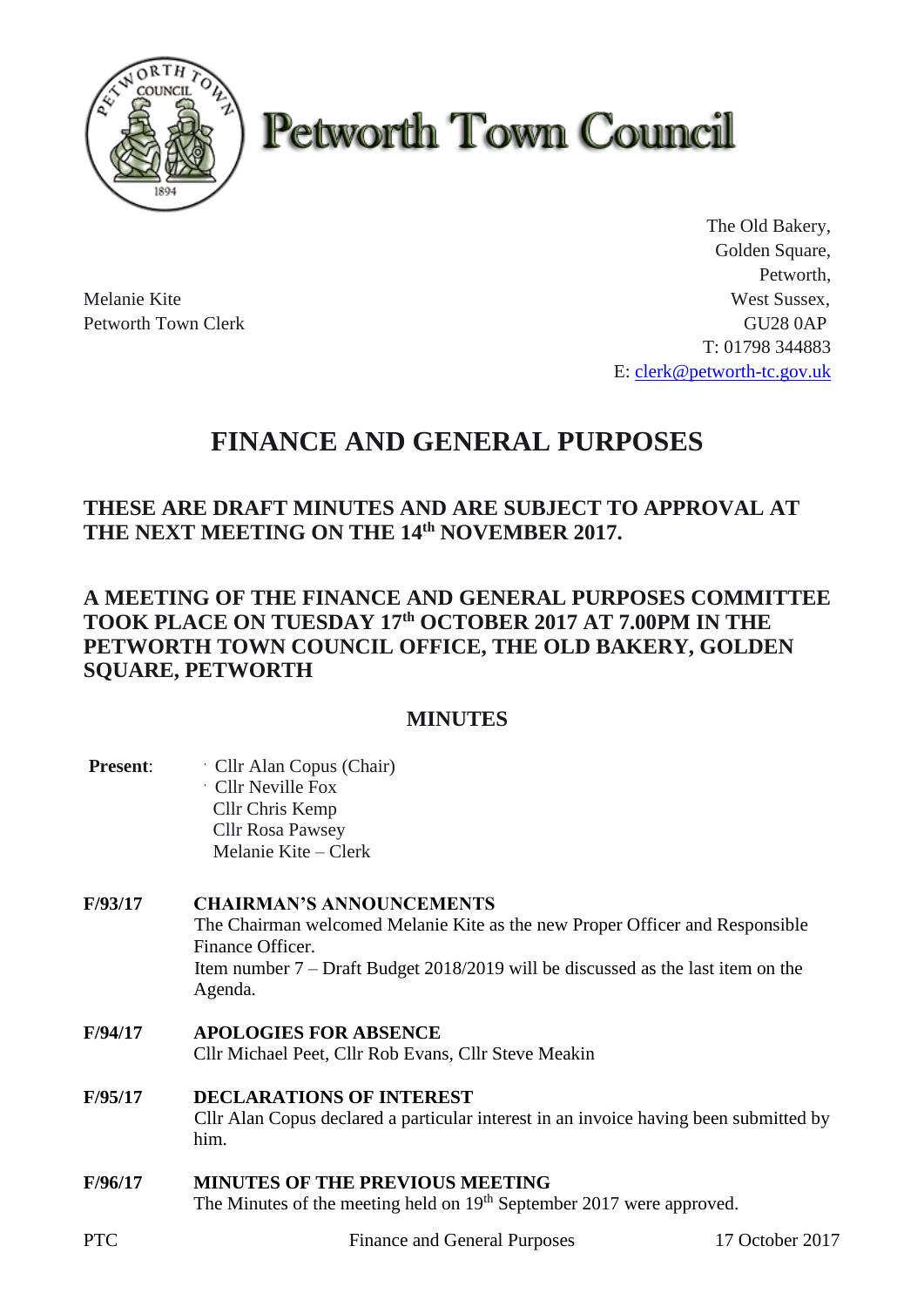Proposed Cllr Copus, seconded Cllr Kemp, unanimously approved.

#### **F/97/17 MATTERS ARISING FROM THE MINUTES**

#### Hampers Common Playground Slide

Compensation from the Estate for the damage to the slide, safety surface and seat at Hampers Common playground has still not been settled. The clerk was asked to write to the Estate to get this resolved as soon as possible.

#### Horsham Road Cemetery

A contractual start date still need to be agreed for taking over the maintenance of the cemetery from CDC before the Memorandum of Understanding can be signed. The Clerk was asked to contact CDC to clarify the date in order that the paper work can be drawn up and signed and costs received.

#### Transfer of Ownership of PTC Street Lights

A decision to transfer the street lights in Lombard Street, except for the Heritage light, and Mant Road to West Sussex County Council was noted. The street lights in Downsview and Hampers Green to the A287 will be retained by Petworth Town Council. Station Road rear access will be retained by Petworth town Council. The Clerk will notify WSCC of the Council's decisions.

Sussex Local Magazine The direct debit has been set-up.

#### Traffic Survey

The results of the survey showed a few anomalies, in particular that slow moving traffic distorts the data which might explain why there are more lorries entering than leaving the town. Cllr Copus has asked for this to be explained in writing. However, it was felt that PTC has collected enough evidence to take this forward to WSCC Highways.

#### VAT Reclaim

A difference between the accounts and the VAT reclaim has been identified which is still being investigated.

#### **F/98/17 PUBLIC PARTICIPATION SESSION**

Adjournment of the meeting for public questions.

No members of the public were present.

Meeting re-convened

**F/99/17 DRAFT BUDGET 2018/19**

This item was considered as the penultimate agenda item.

#### **F/100/17 ELECTRONIC PAYMENTS**

Cllr Kemp and Cllr Pawsey approved the invoices for payment.

#### **F/101/17 BUDGET MONITORING - SEPTEMBER 2017**

Cllr Copus gave an overall explanation on payments and income schedule. The invoice from John Bridle included the garden watering which had not been budgeted for as this was a new area of planting.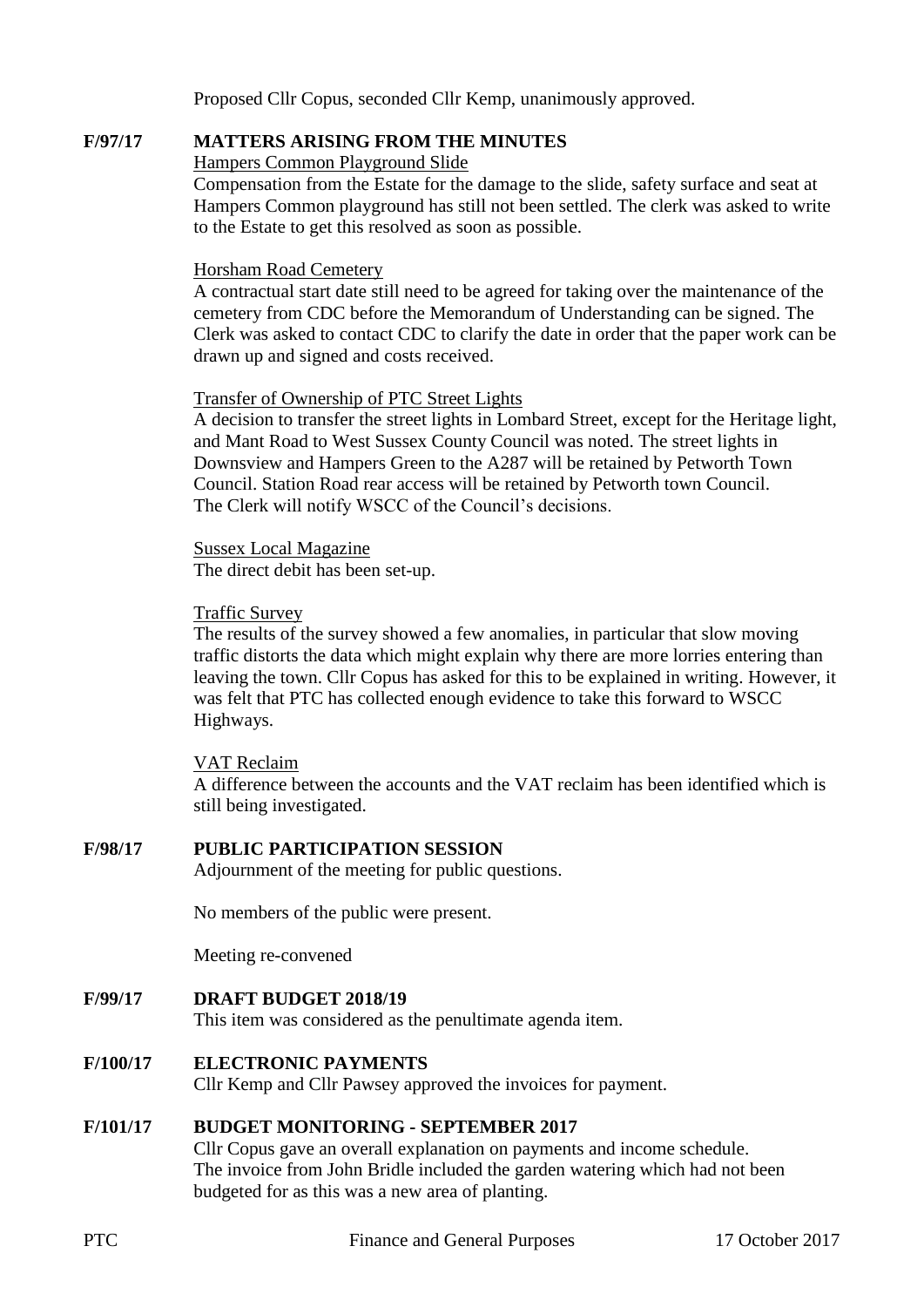Jubilee Walk to be added as a separate cost line.

There will be no more payments for the Office Temp The Neighbourhood Plan has gone over budget. However, there will be less expenditure going forward as it has passed the consultation period and is with the external examiner.

Overall the Petworth Town Council is running to budget.

#### Income

| 01/09/2017 | Jakes Artisan             | 35        | <b>Farmers Market</b> |
|------------|---------------------------|-----------|-----------------------|
| 04/09/2017 | <b>Pure Delights</b>      | 35        | <b>Farmers Market</b> |
| 04/09/2017 | <b>NFU</b>                | 35        | <b>Farmers Market</b> |
| 06/09/2017 | Lodge Hill Farm           | 35.00     | <b>Farmers Market</b> |
| 06/09/2017 | Mrs Read                  | 90.00     | Xmas Event            |
| 07/09/2017 | Funwall (Davies)          | 55.00     | Xmas Event            |
| 07/09/2017 | Mrs Bees                  | 35.00     | <b>Farmers Market</b> |
| 08/09/2017 | <b>Hungry Guest</b>       | 46.00     | <b>Farmers Market</b> |
| 08/09/2017 | CDC                       | 56,399.45 | Precept               |
|            |                           | 1,672.55  | <b>Support Grant</b>  |
| 11/09/2017 | Mud Foods                 | 35.00     | <b>Farmers Market</b> |
| 14/09/2017 | Durleigh Marsh            | 35.00     | <b>Farmers Market</b> |
| 14/09/2017 | <b>Beesley</b>            | 50.00     | Xmas Event            |
| 18/09/2017 | Picnic & Hamper           | 35.00     | <b>Farmers Market</b> |
|            | <b>Firing Earth</b>       |           |                       |
| 19/09/2017 | (McKenna)                 | 45.00     | Xmas Event            |
| 19/09/2017 | Jackman                   | 60.00     | Xmas Event            |
| 19/09/2017 | Houlden                   | 60.00     | Xmas Event            |
| 19/09/2017 | <b>Tallulah Fox</b>       | 50.00     | Xmas Event            |
| 25/09/2017 | Jakes Artisan             | 35.00     | <b>Farmers Market</b> |
| 26/09/2017 | <b>Pure Delights</b>      | 35.00     | <b>Farmers Market</b> |
| 26/09/2017 | Indoors                   | 100.00    | <b>Farmers Market</b> |
| 26/09/2017 | Selsey Willows            | 35.00     | <b>Farmers Market</b> |
| 26/09/2017 | Slindon Bakery            | 35.00     | <b>Farmers Market</b> |
| 26/09/2017 | Veg-Out                   | 35.00     | <b>Farmers Market</b> |
| 26/09/2017 | Nut Knowle                | 35.00     | <b>Farmers Market</b> |
| 26/09/2017 | Catherine                 | 35.00     | <b>Farmers Market</b> |
| 26/09/2017 | Olives & Things           | 35.00     | <b>Farmers Market</b> |
| 26/09/2017 | <b>Black Dog Nursery</b>  | 35.00     | <b>Farmers Market</b> |
| 26/09/2017 | Ken's Eggs                | 35.00     | <b>Farmers Market</b> |
| 26/09/2017 | Leesa                     | 35.00     | <b>Farmers Market</b> |
| 26/09/2017 | <b>Tullens Fruit Farm</b> | 35.00     | <b>Farmers Market</b> |
| 26/09/2017 | Jane Stickley             | 45.00     | Xmas Event            |
| 27/09/2017 | <b>Chanctonbury Game</b>  | 35.00     | <b>Farmers Market</b> |
| 29/09/2017 | Shayler                   | 350.00    | Hampers Common Hire   |
| 29/09/2017 | <b>Brent Lodge</b>        | 25.00     | Xmas Event            |
| 30/09/2017 | Interest                  | 0.41      | Interest              |

### Expenditure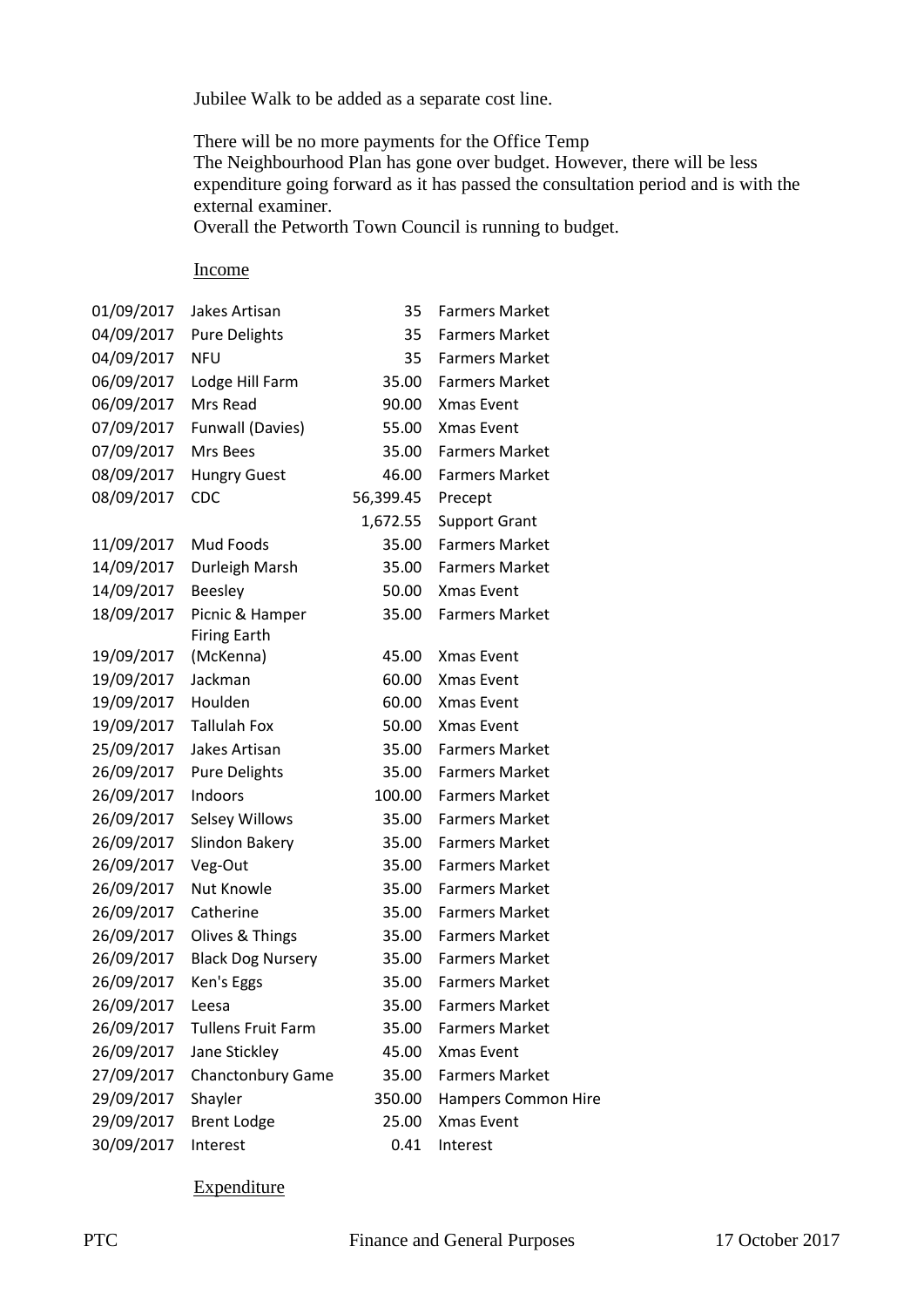| 01/09/2017 | DD         |     | <b>NEST</b>              |          | 9.75     |       | 9.75     | Neighbourhood Plan         |
|------------|------------|-----|--------------------------|----------|----------|-------|----------|----------------------------|
| 06/09/2017 |            | 638 | <b>SSE</b>               |          | 3.36     | 0.16  | 3.20     | <b>Street Lighting</b>     |
|            |            |     |                          |          | 23.99    | 1.14  | 22.85    | <b>Street Lighting</b>     |
|            |            |     | <b>Total £41.47</b>      |          | 14.12    | 0.67  | 13.45    | <b>Street Lighting</b>     |
| 07/09/2017 |            | 637 |                          |          | 100.00   |       | 100.00   | Unallocated budget/conting |
| 20/09/2017 | DD         |     | Peninsular               |          | 109.44   | 18.24 | 91.20    | <b>HR Consultancy</b>      |
| 20/09/2017 | DD         |     | <b>BT</b>                |          | 18.00    | 3.00  | 15.00    | Comms/IT                   |
| 23/09/2017 | cash       |     | Baldwin                  |          | 60.00    |       | 60.00    | <b>Farmers Market</b>      |
| 25/09/2017 | SO         |     | J Aguilar                |          | 0.01     |       | 0.01     | Neighbourhood Plan         |
| 26/09/2017 | EFT        |     | Leconfield Hall          |          | 148.00   |       | 148.00   | <b>Farmers Market</b>      |
| 26/09/2017 | EFT        |     | <b>SALC</b>              |          | 57.60    | 9.60  | 48.00    | Training                   |
| 26/09/2017 | EFT        |     | <b>Sussex Local</b>      |          | 24.02    | 4.02  | 20.00    | <b>Farmers Market</b>      |
| 26/09/2017 | EFT        |     | PFK Littlejohn LLP       |          | 480.00   | 80.00 | 400.00   | <b>Audit Fee</b>           |
| 26/09/2017 | <b>EFT</b> |     | <b>HJS Land Services</b> |          | 3,245.00 |       | 260.00   | <b>Rosemary Gardens</b>    |
|            |            |     |                          |          |          |       | 530.00   | Hampers Common             |
|            |            |     |                          |          |          |       | 1,900.00 | Cemeteries                 |
|            |            |     |                          |          |          |       | 555.00   | Other areas                |
| 26/09/2017 | EFT        |     | Wicksteed                |          | 208.32   | 34.72 | 173.60   | Hampers Common Mainten     |
| 26/09/2017 | EFT        |     | Datacenta                |          | 150.00   | 25.00 | 125.00   | Comms/IT                   |
| 26/09/2017 | <b>EFT</b> |     | Vantage Publishing       |          | 78.00    | 13.00 | 65.00    | <b>Farmers Market</b>      |
| 26/09/2017 | EFT        |     | Reed                     |          | 281.23   | 46.87 | 234.36   | Office temp                |
|            |            |     |                          |          | 287.09   | 47.85 | 239.24   | Office temp                |
|            |            |     |                          |          | 275.38   | 45.90 | 229.48   | Office temp                |
|            |            |     |                          | 1,347.57 | 333.96   | 55.66 | 278.30   | Office temp                |
|            |            |     |                          |          | 169.91   | 28.32 | 141.59   | Office temp                |
|            |            |     |                          |          |          |       |          |                            |

#### **F/102/17 BANK RECONCILIATION AS AT END SEPTEMBER 2017**

Balances held at the bank are as follows and will be adopted at the next Council meeting on 19th October2017.

#### **Cleared Balances**

|                 | 72,863.47 |
|-----------------|-----------|
| Deposit Account | 67,112.69 |
| Current Account | 5,750.78  |

#### **BALANCE SHEET**

| Reserve at 1 April 2017 - general | 27,336   |
|-----------------------------------|----------|
| Reserve at 1 April 2017 - for     |          |
| allotments                        | 1,369    |
| Reserve at 1 April 2017 - for FM  | 3,122    |
| Reserve at 1 April 2017 - for     |          |
| Playparks                         | $-5,923$ |
| Reserve at 1 April 2017 - for Bus |          |
| shelter                           | 3,000    |
| Less: Recoverable VAT 2015/16     | 669      |
| Less: Recoverable VAT 2016/17     | $-1,011$ |
| Less: Recoverable VAT 2107/18     | $-6,523$ |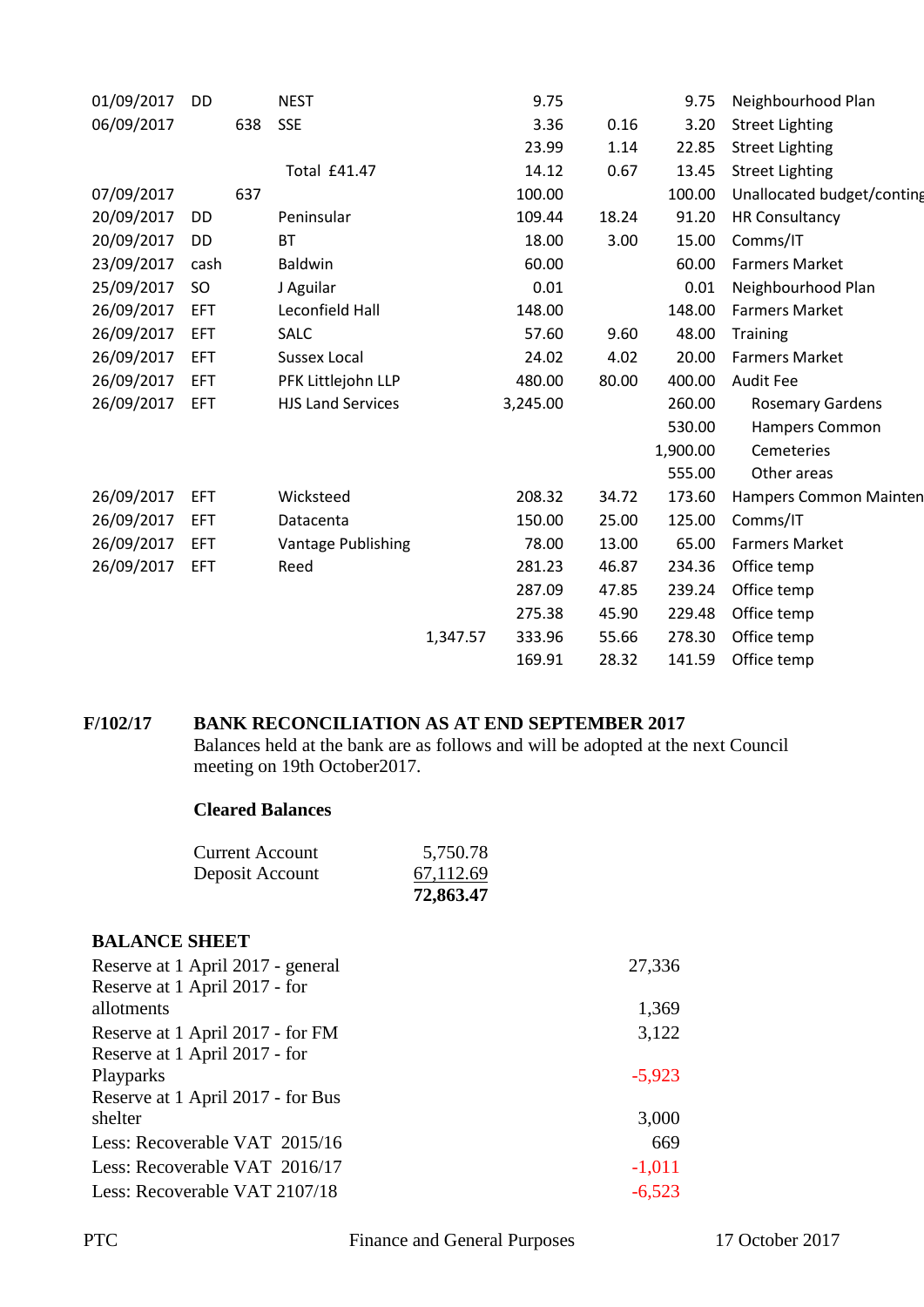| Plus: income<br>Less: expenditure |            | 127,503<br>$-76,678$ |
|-----------------------------------|------------|----------------------|
| Balance at                        | 30/09/2017 | 72,863.47            |

Cllr Kemp initialled the bank statements. Recommended to Council for adoption.

#### **F/103/17 INVOICES FOR APPROVAL**

Invoice from The National Trust will be passed to the Sports Association CIC when . a separate bank account in its name has been set up. These were approved and will go for adoption at the next Council meeting on 19th October 2017.

| <b>Date</b> | <b>Supplier</b>               | <b>Gross</b> | <b>VAT</b> | <b>Net</b> | <b>Budget line</b>          |
|-------------|-------------------------------|--------------|------------|------------|-----------------------------|
| 15/09/2017  | Reed                          | 287.09       | 47.85      | 239.24     | Office temp                 |
| 22/09/2017  | Reed                          | 210.92       | 35.15      | 175.77     | Office temp                 |
| 29/09/2017  | Reed                          | 187.49       | 31.25      | 156.24     | Office temp                 |
| 06/10/2017  | Reed                          | 333.96       | 55.66      | 278.30     | Office temp                 |
| 27/09/2017  | <b>Leconfield Estates</b>     | 750.00       |            | 750.00     | <b>Allotments Lease</b>     |
| 28/09/2017  | <b>National Trust</b>         | 1,000.00     |            | 1,000.00   | Petworth Sports             |
| 28/09/2017  | St John ambulance             | 353.28       | 58.88      | 294.40     | Xmas Event - General        |
| 30/09/2017  | <b>Austens Home Hardware</b>  | 36.34        | 6.06       | 14.39      | <b>Farmers Market</b>       |
|             |                               |              |            | 15.89      | <b>General Maintenance</b>  |
| 01/10/2017  | <b>HJS Land Services</b>      | 4,440.00     |            |            |                             |
|             |                               |              |            | 325.00     | <b>Rosemary Gardens</b>     |
|             |                               |              |            | 440.00     | Hampers Common              |
|             |                               |              |            | 2,900.00   | Cemeteries                  |
|             |                               |              |            | 775.00     | Other areas                 |
| 02/10/2017  | <b>BT</b>                     | 18.00        | 3.00       | 15.00      | Comms/IT                    |
| 02/10/2017  | <b>SSALC</b>                  | 48.00        | 8.00       | 40.00      | <b>Training</b>             |
| 03/10/2017  | Southern Electric             | 3.48         | 0.16       | 3.32       | <b>Street Lighting</b>      |
|             | Southern Electric             | 25.41        | 1.21       | 24.20      | <b>Street Lighting</b>      |
|             | Southern Electric             | 14.92        | 0.71       | 14.21      | <b>Street Lighting</b>      |
| 03/10/2017  | K John Bridle                 | 840.00       |            | 840.00     | Hanging Baskets - Watering  |
|             | K John Bridle                 | 612.00       |            | 612.00     | <b>Garden Watering</b>      |
| 03/10/2017  | Vantage Publishing            | 78.00        | 13.00      | 65.00      | Xmas Event - General        |
| 03/10/2017  | Vantage Publishing            | 180.00       | 30.00      | 150.00     | Xmas Event - General        |
| 05/10/2017  | Queensbury                    | 7,256.04     | 1,209.34   | 6,046.70   | <b>Bus shelter</b>          |
| 05/10/2017  | Landbuild                     | 4,197.60     | 699.60     | 3,498.00   | Watershed work              |
| 12/10/2017  | Viking                        | 23.12        | 3.85       | 19.27      | Office Expenditure          |
| 16/10/2017  | Social Media                  | 75.00        |            | 75.00      | <b>Farmers Market</b>       |
| 16/10/2017  | Petworth business Association | 50.00        |            | 50.00      | <b>Farmers Market</b>       |
| 19/10/2017  | Cllr. Copus                   | 10.00        |            | 10.00      | Cemetery seat               |
| 16/10/2017  | Julie Aguilar                 | 285.00       |            | 285.00     | Petworth Pages contribution |
| 30/09/2017  | Leconfield Hall               | 148.00       |            | 148.00     | <b>Farmers Market</b>       |

#### **F/104/17 RECEIPTS**

These were noted.